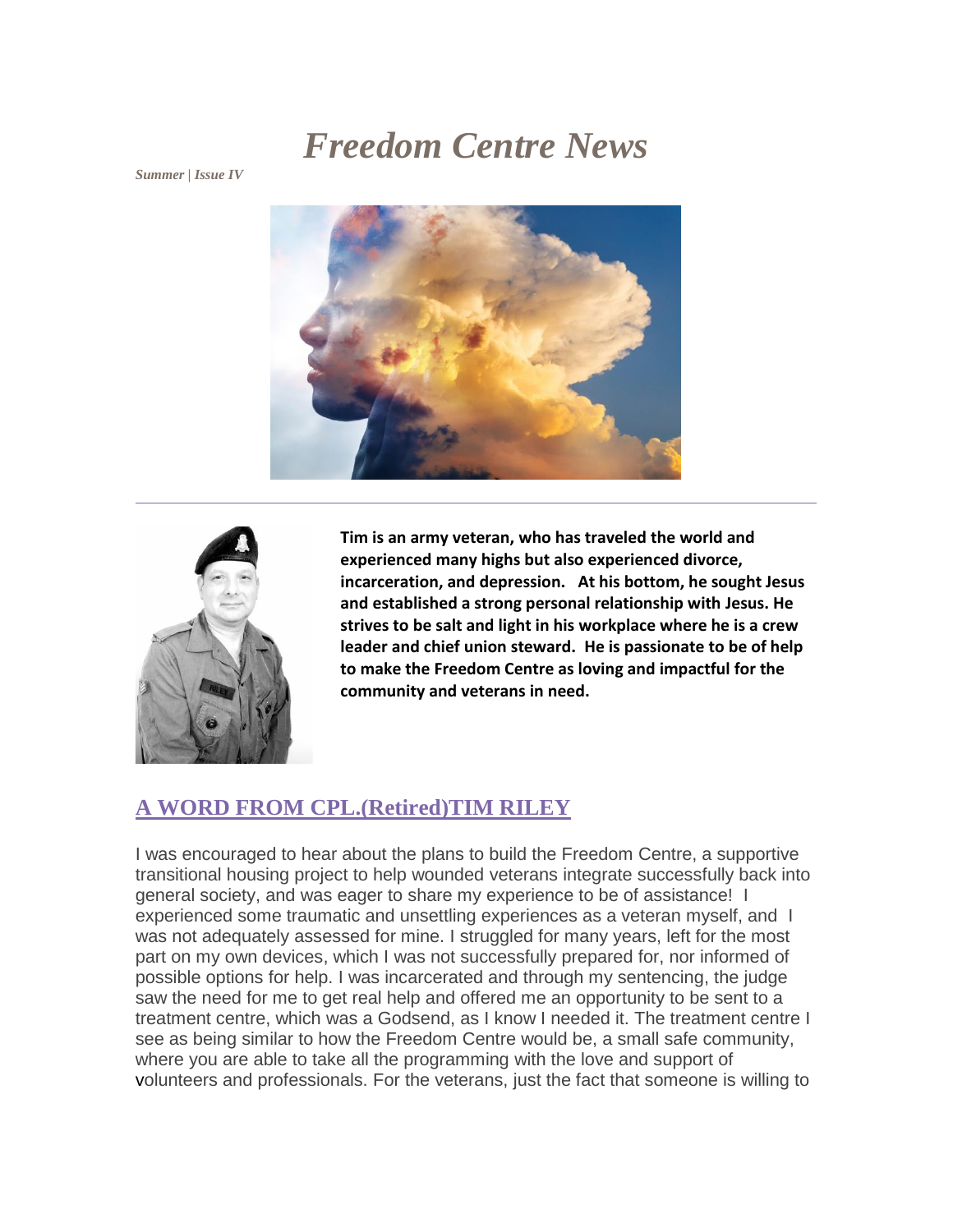meet you where you are at, offer you a safe and supportive environment, with some structure and freedoms would mean a great deal. Not everyone will have the same journey or challenges, but the fact that they will all have the desire to overcome them knowing that people care about them, will give them a new start and help them land back on their feet. The fact that they know others love them and are praying for them, and helping them in this extraordinary way will be life-changing for them.



### **OUR STUDENTS**

Hello, my name is Kennedy Miller, I am a 23 years old married woman living in Brantford, ON. Ever since I was fourteen, I have had a passion for ministry and have been actively serving ever since. As a result of that passion, I recently graduated from Moody Bible Institute and will be serving as the Camp Director for Summer Discovery Camp this year. I am looking forward to leading the campers through their summer of discovery over the next 8 weeks!

LUKA PEJCIC: I am a 3rd year Brock University student in the Bachelors of Business Administration program concentrating in Finance.

My task was to help Freedom Centre create a fundraising plan to help bring its new vision to life. I also helped create the marketing plan to help get the attention of potential donors and volunteers.



I'll always look back on my experience at the Freedom Centre team with a lot of fondness.

Hired as the preliminary designer for the Freedom Centre; Catherine has a Bachelor's degree in Architecture and will be entering into her Master's in the fall. Catherine has been welcomed into the team this summer and created a deep and meaningful design for the project. Responsible for producing the needed drawings to bring the Freedom Centre from a dream to reality. Her work will WOW you!

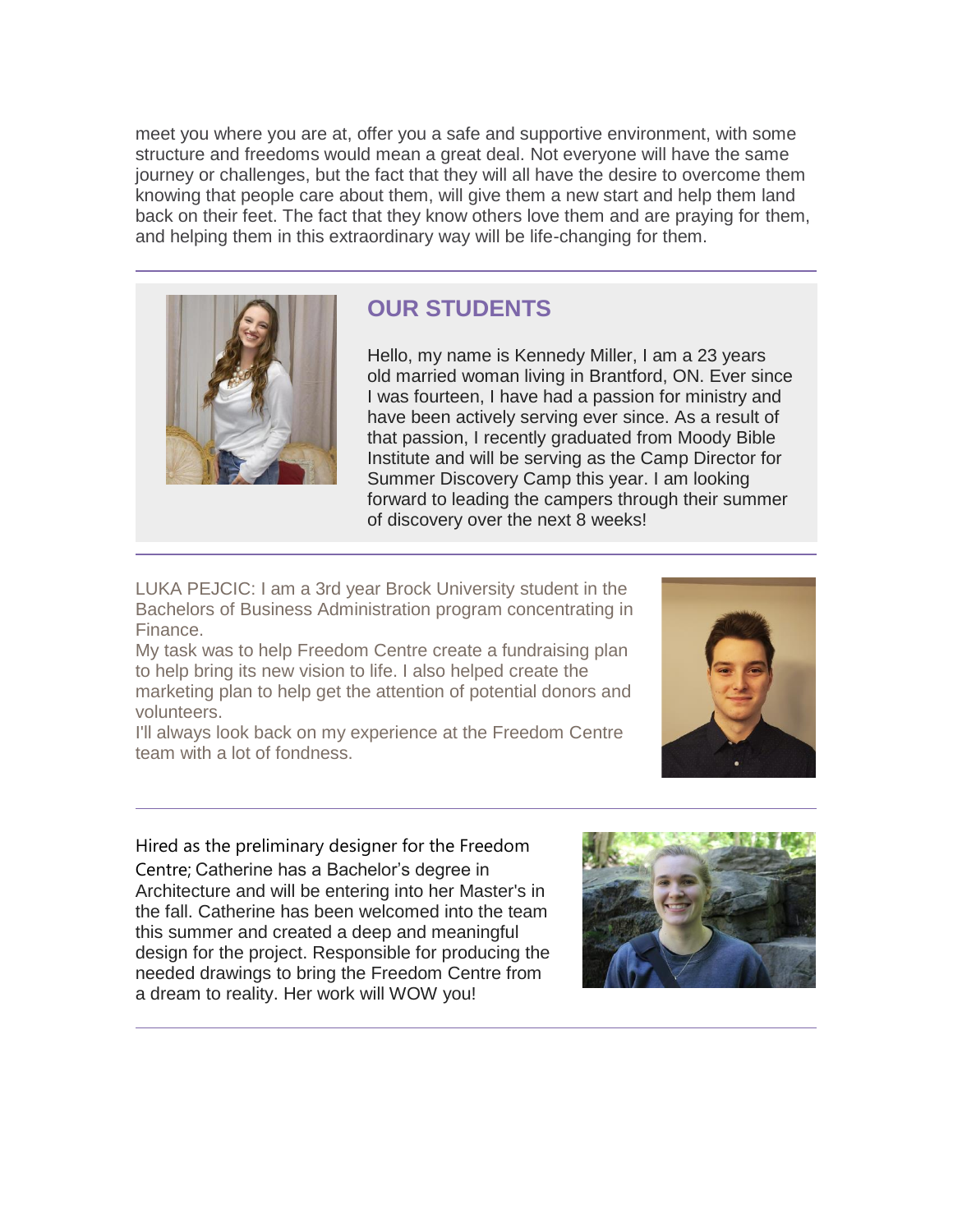

My name is Madeleine and I am a Neuroscience student completing a Social Work placement with Freedom Centre Canada. My experience with this organization has been very inspiring, as I get to work towards making a real difference in the lives of Veterans and the Cambridge community. I have worked to develop a Canada-wide database for service members/Veterans to access information about Housing, Financial Services, Counselling, and Mental Health, etc. I have also developed a Volunteer Handbook and worked directly in establishing some of the amazing programs that Freedom Centre Canada will be offering. It has truly been a great experience, and I am so excited to see

the organization's next steps!

Jennifer O'Connor pauses in front of our Community Gardens. A big hug to all our donors in finances, supplies, and plants, who allowed our garden to grow and extend our reach to more families in need.





*We were honoured to have M.P. Brian May join our students as his first meet and greet for this summer!*

*He was impressed with the calibre of our students and the experience they were receiving through their responsibilities.* 

*UPCOMING...*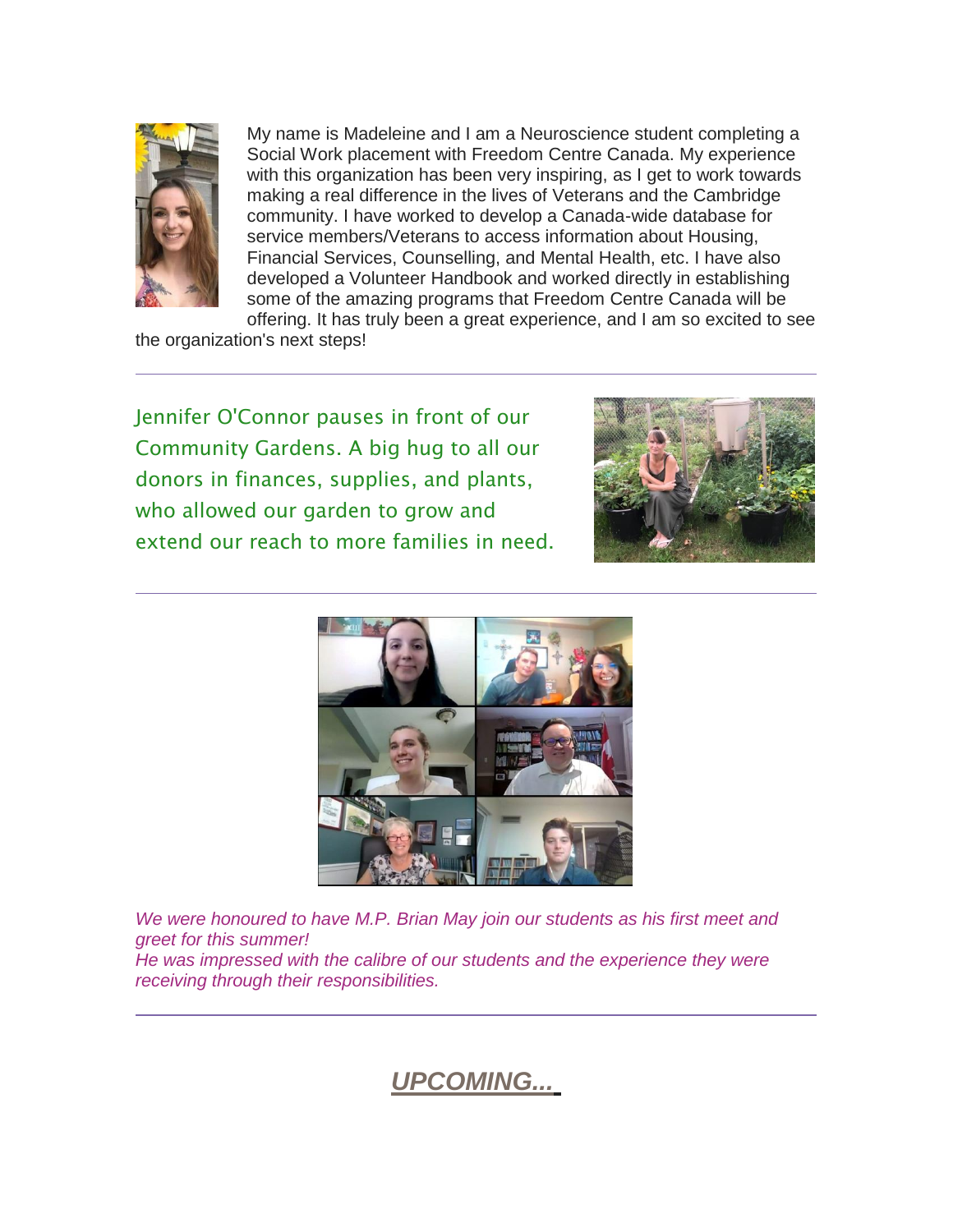Next PRAYER date Saturday, July 17th 9 a.m. to 9:45 a.m.

#### DISMAS BBQ date Monday, July 19th 6:00 pm - 8:00

Next CLOTHING SALE dates August 13th 6 - 8 and 14th 9 - 12



# *Town Hall Meeting Saturday, September 25th 10-11:30 a.m.*

**We are looking for people who will be prayer partners. Some things we are praying for now are: ESL program Our Final Site Application Freedom Centre Board Program Development Business Plan Favour with City of Cambridge Favour with Neighbourhood Favour with Energy + Provision of Funding for the vision**